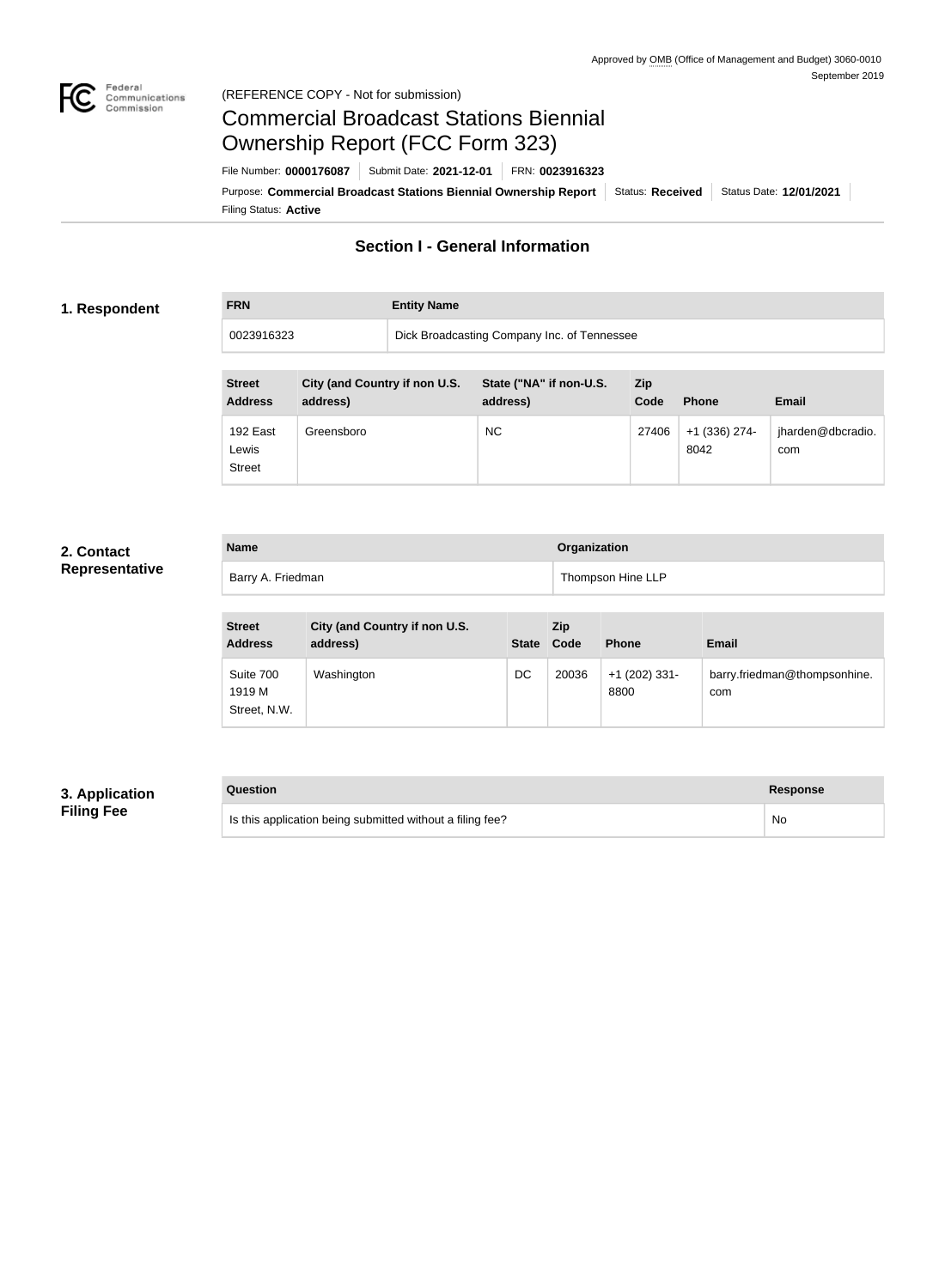| <b>Application Type</b> | <b>Form Number</b> | <b>Fee Code</b> | Quantity | <b>Fee Amount</b> | <b>Subtotal</b> |
|-------------------------|--------------------|-----------------|----------|-------------------|-----------------|
| Biennial                | Form 323           | <b>MAR</b>      | 14       | 85                | \$1,190.00      |
|                         |                    |                 |          | Total             | \$1,190.00      |

# **4. Nature of Respondent**

| (a) Provide the following information about the Respondent: |                        |  |
|-------------------------------------------------------------|------------------------|--|
| <b>Relationship to stations/permits</b>                     | Licensee               |  |
| <b>Nature of Respondent</b>                                 | For-profit corporation |  |

**(b) Provide the following information about this report:**

| <b>Purpose</b> | Biennial                                                                                                                                                                               |
|----------------|----------------------------------------------------------------------------------------------------------------------------------------------------------------------------------------|
| "As of" date   | 10/01/2021                                                                                                                                                                             |
|                | When filing a biennial ownership report or validating<br>and resubmitting a prior biennial ownership report, this<br>date must be Oct. 1 of the year in which this report is<br>filed. |

# **5. Licensee(s) and Station(s)**

### **Respondent is filing this report to cover the following Licensee(s) and station(s):**

| Licensee/Permittee Name                     | <b>FRN</b> |  |
|---------------------------------------------|------------|--|
| Dick Broadcasting Company Inc. of Tennessee | 0023916323 |  |

| Fac. ID No. | <b>Call Sign</b> | <b>City</b>          | <b>State</b> | <b>Service</b> |
|-------------|------------------|----------------------|--------------|----------------|
| 13890       | WKZQ-FM          | <b>FORESTBROOK</b>   | SC           | <b>FM</b>      |
| 16891       | <b>WKZL</b>      | <b>WINSTON-SALEM</b> | NC           | <b>FM</b>      |
| 16892       | <b>WKRR</b>      | <b>ASHEBORO</b>      | NC           | <b>FM</b>      |
| 24775       | <b>WWHK</b>      | <b>MYRTLE BEACH</b>  | SC           | AM             |
| 27265       | <b>WMYB</b>      | <b>MYRTLE BEACH</b>  | SC           | <b>FM</b>      |
| 28171       | <b>WQSL</b>      | <b>JACKSONVILLE</b>  | <b>NC</b>    | <b>FM</b>      |
| 28172       | WXQR-FM          | <b>JACKSONVILLE</b>  | NC           | <b>FM</b>      |
| 36944       | <b>WRNS</b>      | <b>KINSTON</b>       | <b>NC</b>    | AM             |
| 36947       | <b>WYAV</b>      | <b>MYRTLE BEACH</b>  | SC           | <b>FM</b>      |
| 36950       | WRNS-FM          | <b>KINSTON</b>       | NC           | <b>FM</b>      |
| 47108       | <b>DWWNG</b>     | <b>HAVELOCK</b>      | <b>NC</b>    | AM             |
| 47883       | <b>WQZL</b>      | <b>BELHAVEN</b>      | <b>NC</b>    | <b>FM</b>      |
| 53949       | WRNN-FM          | <b>SOCASTEE</b>      | SC           | <b>FM</b>      |
| 64609       | <b>WERO</b>      | <b>WASHINGTON</b>    | NC           | <b>FM</b>      |
| 153336      | <b>W288DK</b>    | <b>MYRTLE BEACH</b>  | SC           | <b>FX</b>      |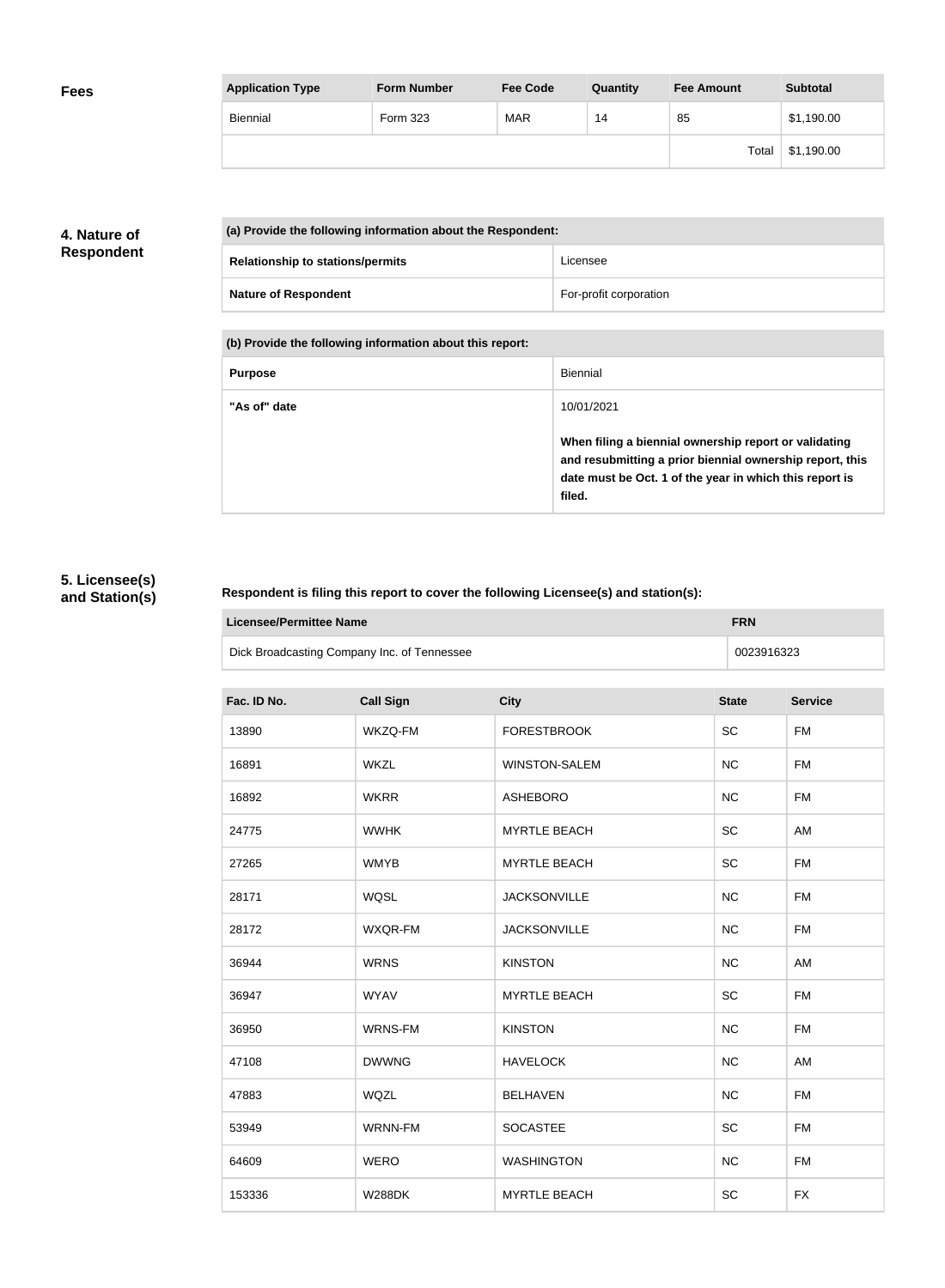# **Section II – Biennial Ownership Information**

| 1.47 C.F.R.<br><b>Section 73.3613</b><br>and Other<br><b>Documents</b> | Licensee Respondents that hold authorizations for one or more full power television, AM, and/or FM stations should list all<br>contracts and other instruments set forth in 47 C.F.R. Section 73.3613(a) through (c) for the facility or facilities listed on this<br>report. In addition, attributable Local Marketing Agreements (LMAs) and attributable Joint Sales Agreements (JSAs) must be<br>disclosed by the licensee of the brokering station on its ownership report. If the agreement is an attributable LMA, an<br>attributable JSA, or a network affiliation agreement, check the appropriate box. Otherwise, select "Other." Non-Licensee<br>Respondents, as well as Licensee Respondents that only hold authorizations for Class A television and/or low power television<br>stations, should select "Not Applicable" in response to this question. |  |  |
|------------------------------------------------------------------------|--------------------------------------------------------------------------------------------------------------------------------------------------------------------------------------------------------------------------------------------------------------------------------------------------------------------------------------------------------------------------------------------------------------------------------------------------------------------------------------------------------------------------------------------------------------------------------------------------------------------------------------------------------------------------------------------------------------------------------------------------------------------------------------------------------------------------------------------------------------------|--|--|
|                                                                        | Not Applicable.                                                                                                                                                                                                                                                                                                                                                                                                                                                                                                                                                                                                                                                                                                                                                                                                                                                    |  |  |
| 2. Ownership<br><b>Interests</b>                                       | (a) Ownership Interests. This Question requires Respondents to enter detailed information about ownership interests by<br>generating a series of subforms. Answer each question on each subform. The first subform listing should be for the Respondent<br>itself. If the Respondent is not a natural person, also list each of the officers, directors, stockholders, non-insulated partners,<br>non-insulated members, and any other persons or entities with a direct attributable interest in the Respondent pursuant to the<br>standards set forth in 47 C.F.R. Section 73.3555. (A "direct" interest is one that is not held through any intervening companies<br>or entities.) List each interest holder with a direct attributable interest in the Respondent separately.                                                                                  |  |  |
|                                                                        | Leave the percentage of total assets (Equity Debt Plus) field blank for an interest holder unless that interest holder has an<br>attributable interest in the Respondent solely on the basis of the Commission's Equity Debt Plus attribution standard, 47 C.F.R.<br>Section 73.3555, Note 2(i).                                                                                                                                                                                                                                                                                                                                                                                                                                                                                                                                                                   |  |  |
|                                                                        | In the case of vertical or indirect ownership structures, list only those interests in the Respondent that also represent an<br>attributable interest in the Licensee(s) for which the report is being submitted.                                                                                                                                                                                                                                                                                                                                                                                                                                                                                                                                                                                                                                                  |  |  |

Entities that are part of an organizational structure that includes holding companies or other forms of indirect ownership must file separate ownership reports. In such a structure do not report, or file a separate report for, any interest holder that does not have an attributable interest in the Licensee(s) for which the report is being submitted.

Please see the Instructions for further detail concerning interests that must be reported in response to this question.

The Respondent must provide an FCC Registration Number for each interest holder reported in response to this question. Please see the Instructions for detailed information and guidance concerning this requirement.

| ווטוואוווטווווטוווונגושט                                |                                                         |                       |                            |  |
|---------------------------------------------------------|---------------------------------------------------------|-----------------------|----------------------------|--|
| <b>FRN</b>                                              | 0023916323                                              |                       |                            |  |
| <b>Entity Name</b>                                      | Dick Broadcasting Company Inc. of Tennessee             |                       |                            |  |
| <b>Address</b>                                          | PO Box                                                  |                       |                            |  |
|                                                         | Street 1                                                | 192 East Lewis Street |                            |  |
|                                                         | <b>Street 2</b>                                         |                       |                            |  |
|                                                         | <b>City</b>                                             | Greensboro            |                            |  |
|                                                         | State ("NA" if non-U.S.<br>address)                     | <b>NC</b>             |                            |  |
|                                                         | <b>Zip/Postal Code</b>                                  | 27406                 |                            |  |
|                                                         | Country (if non-U.S.<br>address)                        | <b>United States</b>  |                            |  |
| <b>Listing Type</b>                                     | Respondent                                              |                       |                            |  |
| <b>Positional Interests</b><br>(check all that apply)   | Respondent                                              |                       |                            |  |
| <b>Tribal Nation or Tribal</b><br><b>Entity</b>         | Interest holder is not a Tribal nation or Tribal entity |                       |                            |  |
| <b>Interest Percentages</b><br>(enter percentage values | Voting                                                  | 0.0%                  | <b>Jointly Held?</b><br>No |  |
| from 0.0 to 100.0)                                      | <b>Equity</b>                                           | 0.0%                  |                            |  |
|                                                         |                                                         |                       |                            |  |

**Ownership Information**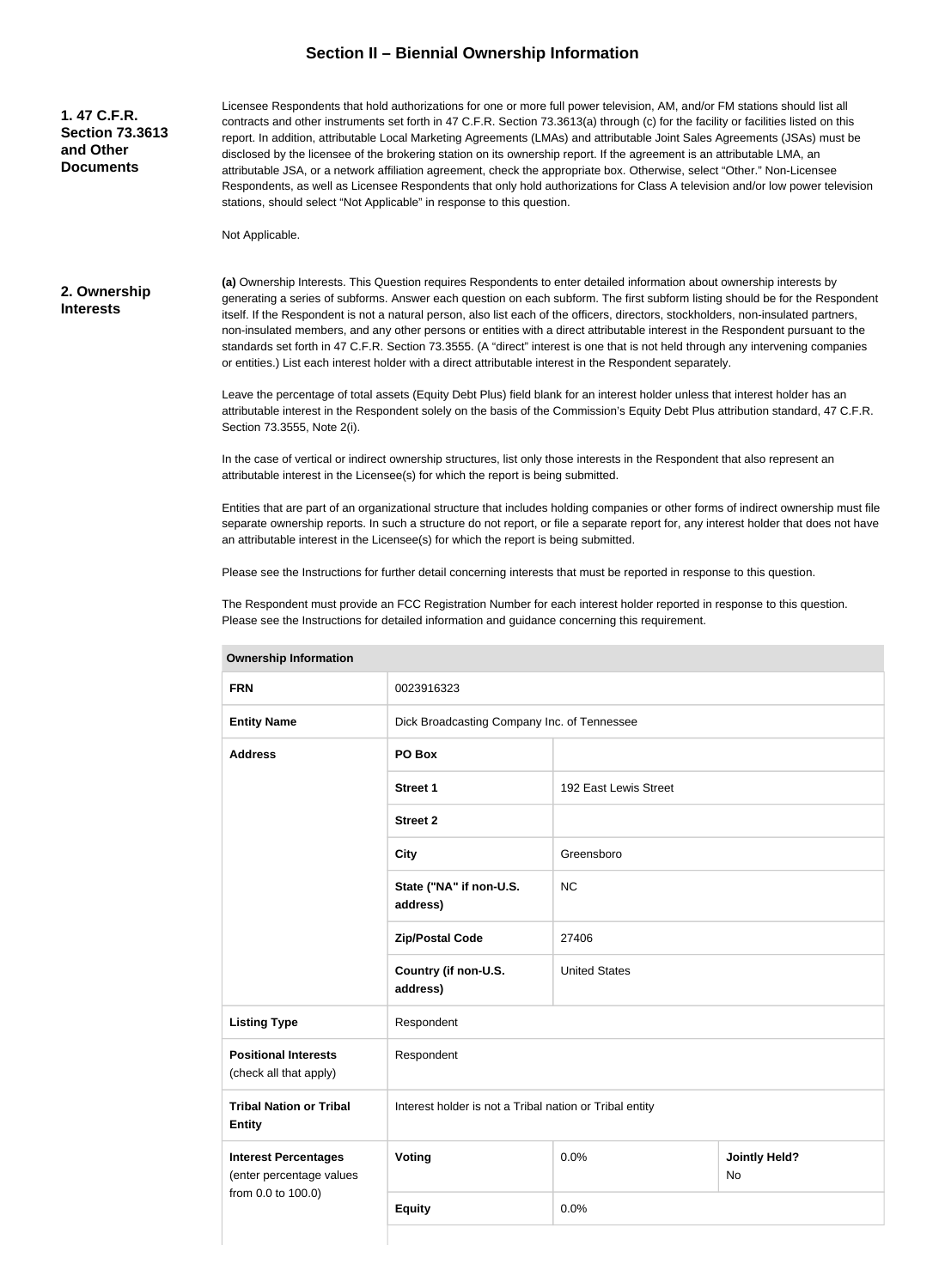| <b>Total assets (Equity Debt</b><br>Plus)                                            | $0.0\%$ |           |
|--------------------------------------------------------------------------------------|---------|-----------|
| Does interest holder have an attributable interest in one or more broadcast stations |         | <b>No</b> |

| <b>Ownership Information</b>                                                                                                     |                                     |                        |                            |  |
|----------------------------------------------------------------------------------------------------------------------------------|-------------------------------------|------------------------|----------------------------|--|
| <b>FRN</b>                                                                                                                       | 9990119787                          |                        |                            |  |
| <b>Name</b>                                                                                                                      | James Allen Dick, Jr.               |                        |                            |  |
| <b>Address</b>                                                                                                                   | PO Box                              |                        |                            |  |
|                                                                                                                                  | <b>Street 1</b>                     | 192 East Lewis Sreet   |                            |  |
|                                                                                                                                  | <b>Street 2</b>                     |                        |                            |  |
|                                                                                                                                  | <b>City</b>                         | Greensboro             |                            |  |
|                                                                                                                                  | State ("NA" if non-U.S.<br>address) | <b>NC</b>              |                            |  |
|                                                                                                                                  | <b>Zip/Postal Code</b>              | 27406                  |                            |  |
|                                                                                                                                  | Country (if non-U.S.<br>address)    | <b>United States</b>   |                            |  |
| <b>Listing Type</b>                                                                                                              | Other Interest Holder               |                        |                            |  |
| <b>Positional Interests</b><br>(check all that apply)                                                                            | Officer, Owner, Stockholder         |                        |                            |  |
| Citizenship, Gender,                                                                                                             | <b>Citizenship</b>                  | <b>US</b>              |                            |  |
| <b>Ethnicity, and Race</b><br><b>Information (Natural</b>                                                                        | Gender                              | Male                   |                            |  |
| <b>Persons Only)</b>                                                                                                             | <b>Ethnicity</b>                    | Not Hispanic or Latino |                            |  |
|                                                                                                                                  | Race                                | White                  |                            |  |
| <b>Interest Percentages</b><br>(enter percentage values                                                                          | Voting                              | 100.0%                 | <b>Jointly Held?</b><br>No |  |
| from 0.0 to 100.0)                                                                                                               | <b>Equity</b>                       | 67.6%                  |                            |  |
| <b>Total assets (Equity Debt</b><br>Plus)                                                                                        |                                     |                        |                            |  |
| Does interest holder have an attributable interest in one or more broadcast stations<br>No<br>that do not appear on this report? |                                     |                        |                            |  |

|  | <b>Ownership Information</b> |
|--|------------------------------|
|--|------------------------------|

| <b>FRN</b>     | 9990119789                          |                       |
|----------------|-------------------------------------|-----------------------|
| <b>Name</b>    | <b>Richard Harlow</b>               |                       |
| <b>Address</b> | PO Box                              |                       |
|                | <b>Street 1</b>                     | 192 East Lewis Street |
|                | <b>Street 2</b>                     |                       |
|                | <b>City</b>                         | Greensboro            |
|                | State ("NA" if non-U.S.<br>address) | <b>NC</b>             |
|                |                                     |                       |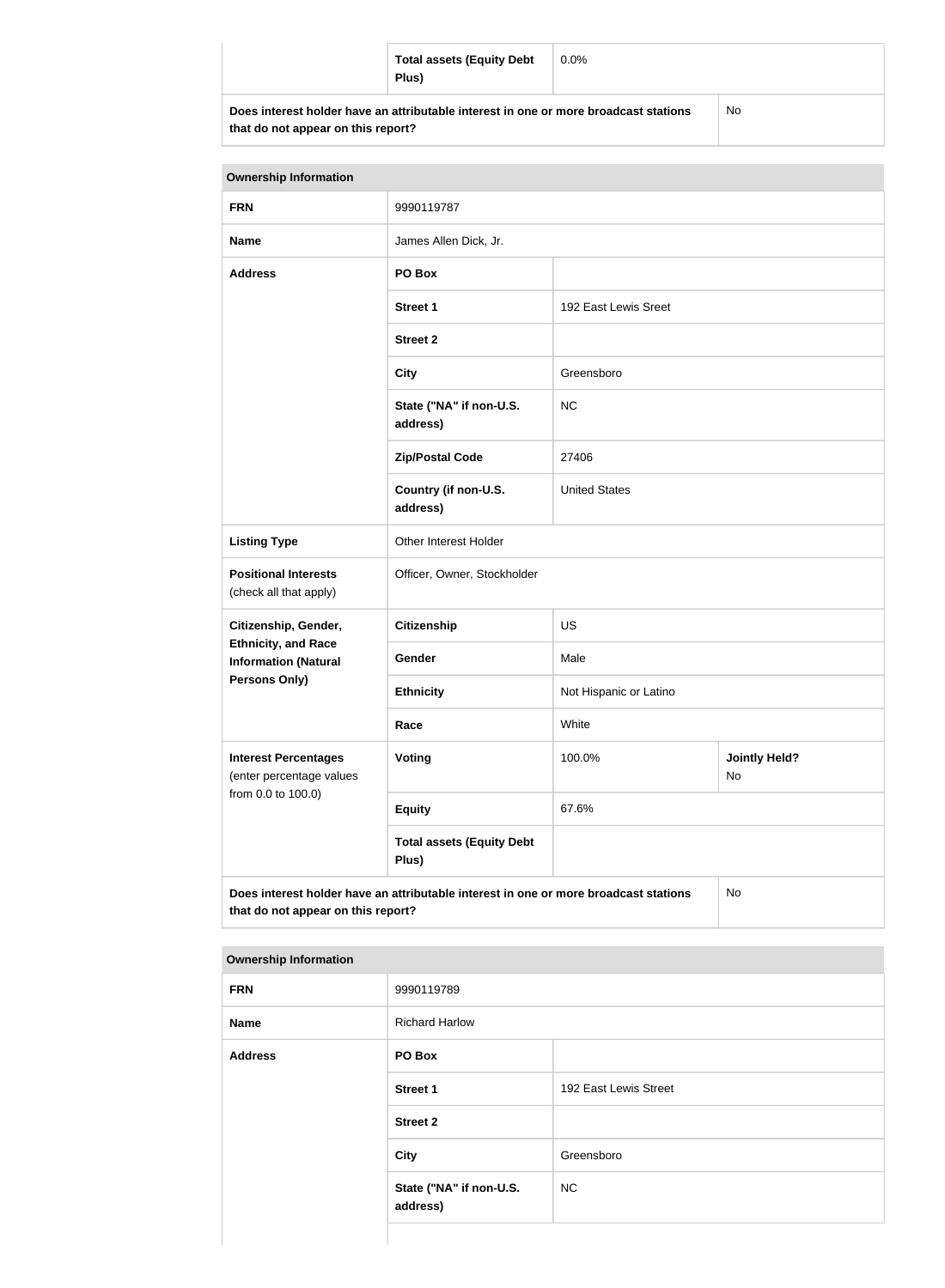|                                                                                      | <b>Zip/Postal Code</b>                    | 27406                  |                                   |
|--------------------------------------------------------------------------------------|-------------------------------------------|------------------------|-----------------------------------|
|                                                                                      | Country (if non-U.S.<br>address)          | <b>United States</b>   |                                   |
| <b>Listing Type</b>                                                                  | <b>Other Interest Holder</b>              |                        |                                   |
| <b>Positional Interests</b><br>(check all that apply)                                | Officer                                   |                        |                                   |
| Citizenship, Gender,<br><b>Ethnicity, and Race</b><br><b>Information (Natural</b>    | <b>Citizenship</b>                        | <b>US</b>              |                                   |
|                                                                                      | Gender                                    | Male                   |                                   |
| <b>Persons Only)</b>                                                                 | <b>Ethnicity</b>                          | Not Hispanic or Latino |                                   |
|                                                                                      | Race                                      | White                  |                                   |
| <b>Interest Percentages</b><br>(enter percentage values                              | <b>Voting</b>                             | 0.0%                   | <b>Jointly Held?</b><br><b>No</b> |
| from 0.0 to 100.0)                                                                   | <b>Equity</b>                             | 0.0%                   |                                   |
|                                                                                      | <b>Total assets (Equity Debt</b><br>Plus) | 0.0%                   |                                   |
| Does interest holder have an attributable interest in one or more broadcast stations |                                           | <b>No</b>              |                                   |

| <b>Ownership Information</b>                                                  |                                     |                        |                            |  |
|-------------------------------------------------------------------------------|-------------------------------------|------------------------|----------------------------|--|
| <b>FRN</b>                                                                    | 9990119790                          |                        |                            |  |
| <b>Name</b>                                                                   | Erick Christopher Dick              |                        |                            |  |
| <b>Address</b>                                                                | PO Box                              |                        |                            |  |
|                                                                               | <b>Street 1</b>                     | 192 East Lewis Street  |                            |  |
|                                                                               | <b>Street 2</b>                     |                        |                            |  |
|                                                                               | <b>City</b>                         | Greensboro             |                            |  |
|                                                                               | State ("NA" if non-U.S.<br>address) | <b>NC</b>              |                            |  |
|                                                                               | <b>Zip/Postal Code</b>              | 27406                  |                            |  |
|                                                                               | Country (if non-U.S.<br>address)    | <b>United States</b>   |                            |  |
| <b>Listing Type</b>                                                           | Other Interest Holder               |                        |                            |  |
| <b>Positional Interests</b><br>(check all that apply)                         | Owner                               |                        |                            |  |
| Citizenship, Gender,                                                          | <b>Citizenship</b>                  | <b>US</b>              |                            |  |
| <b>Ethnicity, and Race</b><br><b>Information (Natural</b>                     | Gender                              | Male                   |                            |  |
| <b>Persons Only)</b>                                                          | <b>Ethnicity</b>                    | Not Hispanic or Latino |                            |  |
|                                                                               | Race                                | White                  |                            |  |
| <b>Interest Percentages</b><br>(enter percentage values<br>from 0.0 to 100.0) | <b>Voting</b>                       | 0.0%                   | <b>Jointly Held?</b><br>No |  |
|                                                                               | <b>Equity</b>                       | 10.8%                  |                            |  |

 $\mathbb{R}^n$  . The set of  $\mathbb{R}^n$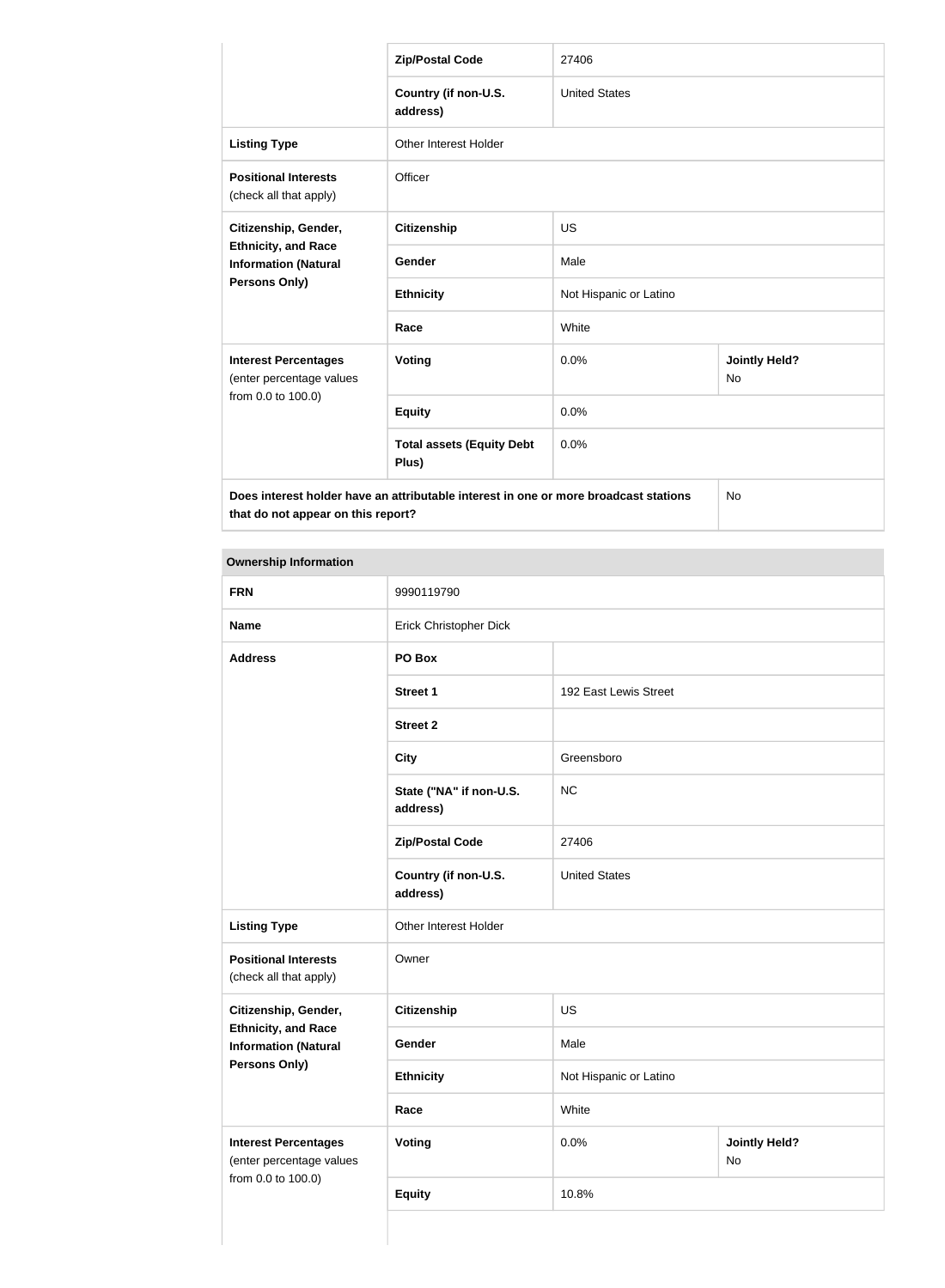|                                                                                                                            | <b>Total assets (Equity Debt</b><br>Plus) |    |
|----------------------------------------------------------------------------------------------------------------------------|-------------------------------------------|----|
| Does interest holder have an attributable interest in one or more broadcast stations<br>that do not appear on this report? |                                           | No |

| <b>Ownership Information</b>                                                                                                     |                                           |                                  |                            |
|----------------------------------------------------------------------------------------------------------------------------------|-------------------------------------------|----------------------------------|----------------------------|
| <b>FRN</b>                                                                                                                       | 9990119791                                |                                  |                            |
| <b>Name</b>                                                                                                                      | Jennifer Parker-Harden                    |                                  |                            |
| <b>Address</b>                                                                                                                   | PO Box                                    |                                  |                            |
|                                                                                                                                  | <b>Street 1</b>                           | 192 East Lewis Street            |                            |
|                                                                                                                                  | <b>Street 2</b>                           |                                  |                            |
|                                                                                                                                  | <b>City</b>                               | Greensboro                       |                            |
|                                                                                                                                  | State ("NA" if non-U.S.<br>address)       | <b>ND</b>                        |                            |
|                                                                                                                                  | <b>Zip/Postal Code</b>                    | 27406                            |                            |
|                                                                                                                                  | Country (if non-U.S.<br>address)          | <b>United States</b>             |                            |
| <b>Listing Type</b>                                                                                                              | Other Interest Holder                     |                                  |                            |
| <b>Positional Interests</b><br>(check all that apply)                                                                            | Officer                                   |                                  |                            |
| Citizenship, Gender,                                                                                                             | <b>Citizenship</b>                        | <b>US</b>                        |                            |
| <b>Ethnicity, and Race</b><br><b>Information (Natural</b>                                                                        | Gender                                    | Female                           |                            |
| Persons Only)                                                                                                                    | <b>Ethnicity</b>                          | Not Hispanic or Latino           |                            |
|                                                                                                                                  | Race                                      | <b>Black or African American</b> |                            |
| <b>Interest Percentages</b><br>(enter percentage values                                                                          | Voting                                    | 0.0%                             | <b>Jointly Held?</b><br>No |
| from 0.0 to 100.0)                                                                                                               | <b>Equity</b>                             | 0.0%                             |                            |
|                                                                                                                                  | <b>Total assets (Equity Debt</b><br>Plus) |                                  |                            |
| Does interest holder have an attributable interest in one or more broadcast stations<br>No<br>that do not appear on this report? |                                           |                                  |                            |

| <b>Ownership Information</b> |                                     |                       |  |
|------------------------------|-------------------------------------|-----------------------|--|
| <b>FRN</b>                   | 9990119792                          |                       |  |
| <b>Name</b>                  | Anne Charlotte Dick                 |                       |  |
| <b>Address</b>               | PO Box                              |                       |  |
|                              | <b>Street 1</b>                     | 192 East Lewis Street |  |
|                              | <b>Street 2</b>                     |                       |  |
|                              | <b>City</b>                         | Greensboro            |  |
|                              | State ("NA" if non-U.S.<br>address) | <b>NC</b>             |  |
|                              |                                     |                       |  |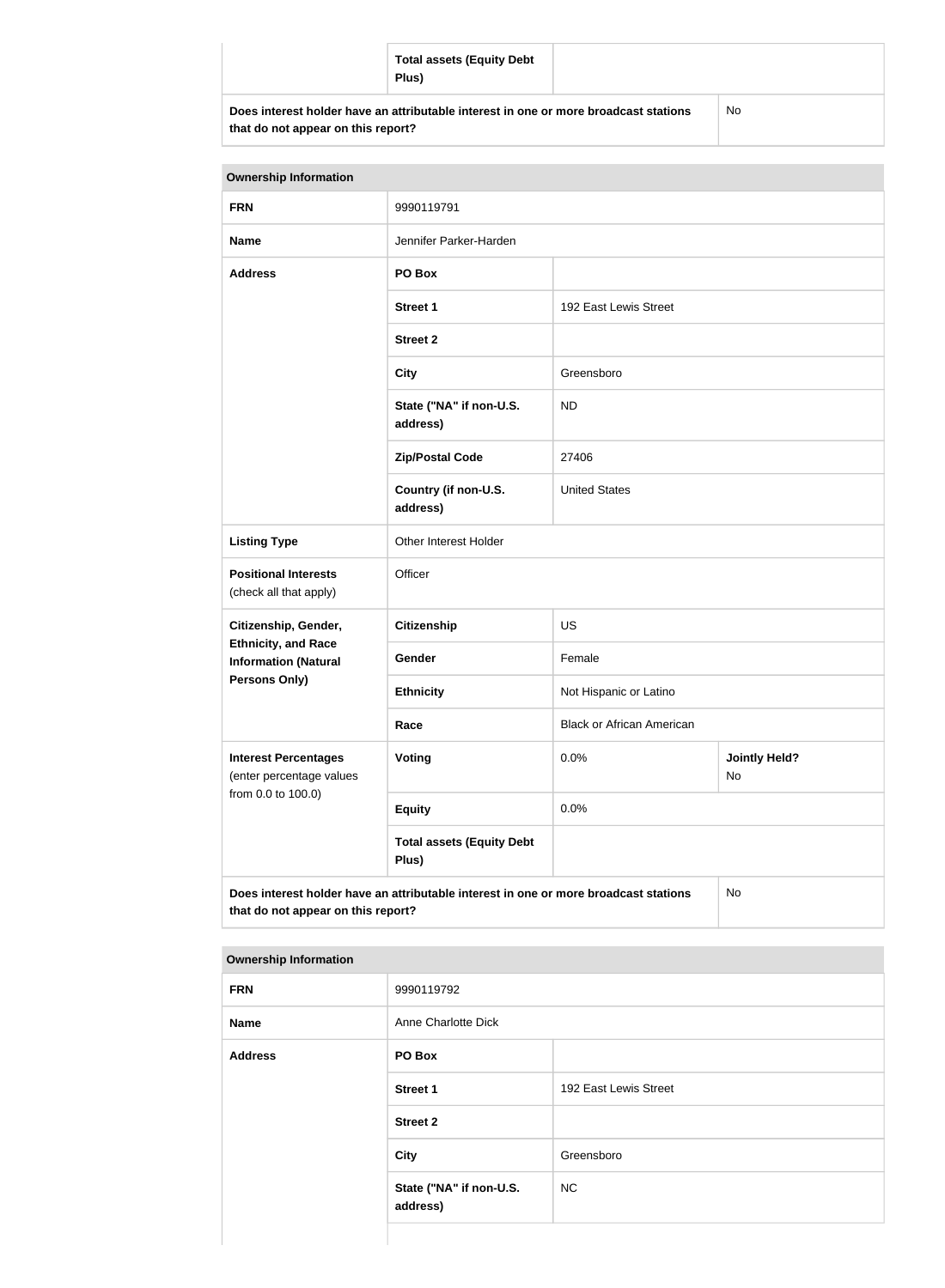|                                                                                      | <b>Zip/Postal Code</b>                    | 27406                  |                                   |
|--------------------------------------------------------------------------------------|-------------------------------------------|------------------------|-----------------------------------|
|                                                                                      | Country (if non-U.S.<br>address)          | <b>United States</b>   |                                   |
| <b>Listing Type</b>                                                                  | <b>Other Interest Holder</b>              |                        |                                   |
| <b>Positional Interests</b><br>(check all that apply)                                | Officer, Director                         |                        |                                   |
| Citizenship, Gender,<br><b>Ethnicity, and Race</b><br><b>Information (Natural</b>    | <b>Citizenship</b>                        | <b>US</b>              |                                   |
|                                                                                      | Gender                                    | Female                 |                                   |
| Persons Only)                                                                        | <b>Ethnicity</b>                          | Not Hispanic or Latino |                                   |
|                                                                                      | Race                                      | White                  |                                   |
| <b>Interest Percentages</b><br>(enter percentage values                              | Voting                                    | 0.0%                   | <b>Jointly Held?</b><br><b>No</b> |
| from 0.0 to 100.0)                                                                   | <b>Equity</b>                             | 0.0%                   |                                   |
|                                                                                      | <b>Total assets (Equity Debt</b><br>Plus) |                        |                                   |
| Does interest holder have an attributable interest in one or more broadcast stations |                                           |                        | <b>No</b>                         |

| <b>Ownership Information</b>                              |                                     |                        |                            |
|-----------------------------------------------------------|-------------------------------------|------------------------|----------------------------|
| <b>FRN</b>                                                | 9990144494                          |                        |                            |
| <b>Name</b>                                               | Karl Taylor Dick                    |                        |                            |
| <b>Address</b>                                            | PO Box                              |                        |                            |
|                                                           | <b>Street 1</b>                     | 192 East Lewis Street  |                            |
|                                                           | <b>Street 2</b>                     |                        |                            |
|                                                           | <b>City</b>                         | Greensboro             |                            |
|                                                           | State ("NA" if non-U.S.<br>address) | <b>NC</b>              |                            |
|                                                           | <b>Zip/Postal Code</b>              | 27406                  |                            |
|                                                           | Country (if non-U.S.<br>address)    | <b>United States</b>   |                            |
| <b>Listing Type</b>                                       | Other Interest Holder               |                        |                            |
| <b>Positional Interests</b><br>(check all that apply)     | Owner                               |                        |                            |
| Citizenship, Gender,                                      | Citizenship                         | US                     |                            |
| <b>Ethnicity, and Race</b><br><b>Information (Natural</b> | Gender                              | Male                   |                            |
| <b>Persons Only)</b>                                      | <b>Ethnicity</b>                    | Not Hispanic or Latino |                            |
|                                                           | Race                                | White                  |                            |
| <b>Interest Percentages</b><br>(enter percentage values   | <b>Voting</b>                       | 0.0%                   | <b>Jointly Held?</b><br>No |
| from 0.0 to 100.0)                                        | <b>Equity</b>                       | 10.8%                  |                            |
|                                                           |                                     |                        |                            |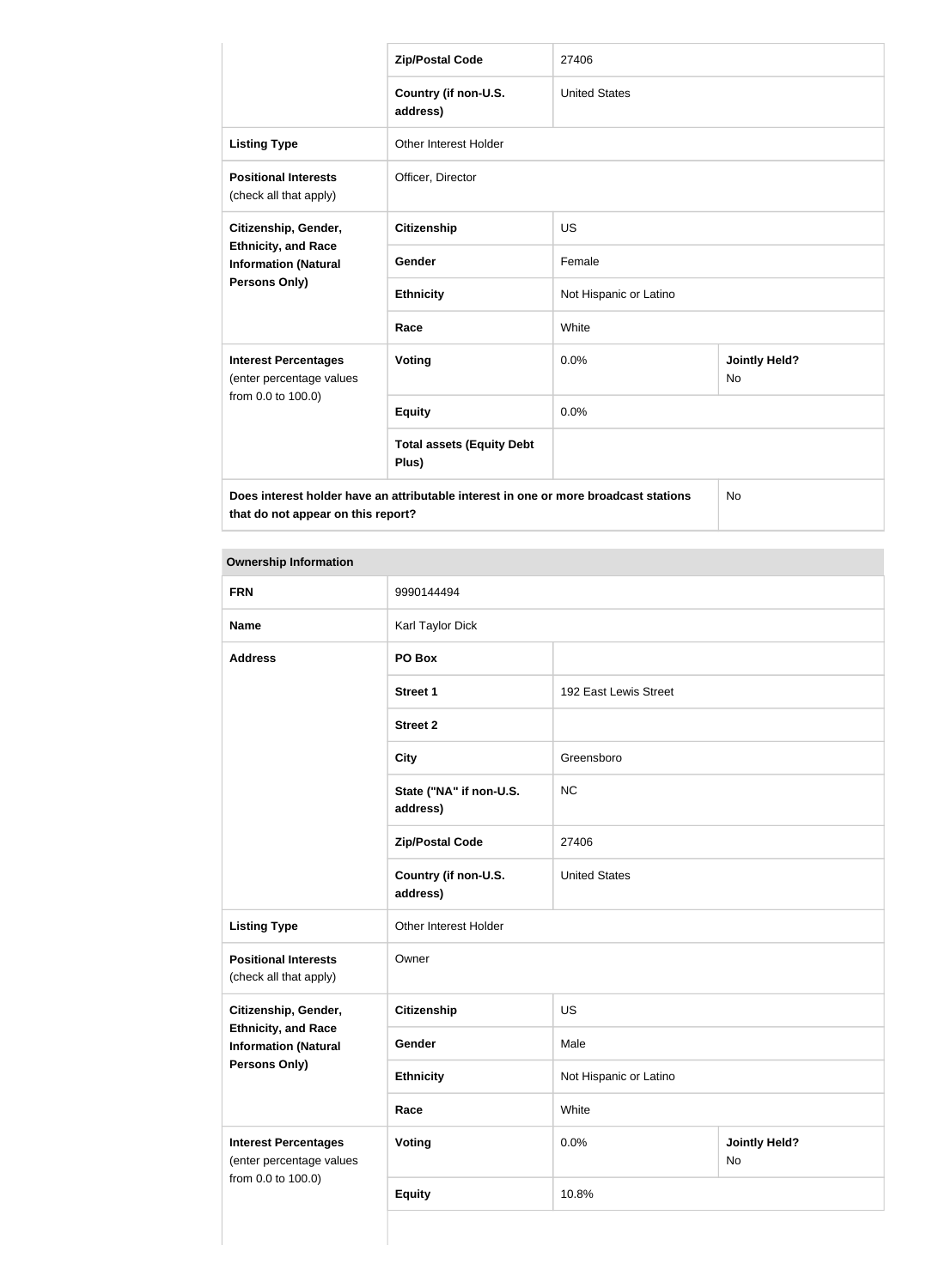| <b>Total assets (Equity Debt</b><br>Plus)                                            | $0.0\%$ |           |
|--------------------------------------------------------------------------------------|---------|-----------|
| Does interest holder have an attributable interest in one or more broadcast stations |         | <b>No</b> |

| <b>Ownership Information</b>                                                                                                                               |                                           |                        |                            |  |
|------------------------------------------------------------------------------------------------------------------------------------------------------------|-------------------------------------------|------------------------|----------------------------|--|
| <b>FRN</b>                                                                                                                                                 | 9990144493                                |                        |                            |  |
| <b>Name</b>                                                                                                                                                | James Alexander Dick                      |                        |                            |  |
| <b>Address</b>                                                                                                                                             | PO Box                                    |                        |                            |  |
|                                                                                                                                                            | <b>Street 1</b>                           | 192 East Lewis Street  |                            |  |
|                                                                                                                                                            | <b>Street 2</b>                           |                        |                            |  |
|                                                                                                                                                            | <b>City</b>                               | Greensboro             |                            |  |
|                                                                                                                                                            | State ("NA" if non-U.S.<br>address)       | NC                     |                            |  |
|                                                                                                                                                            | <b>Zip/Postal Code</b>                    | 27406                  |                            |  |
|                                                                                                                                                            | Country (if non-U.S.<br>address)          | <b>United States</b>   |                            |  |
| <b>Listing Type</b>                                                                                                                                        | Other Interest Holder                     |                        |                            |  |
| <b>Positional Interests</b><br>(check all that apply)                                                                                                      | Owner                                     |                        |                            |  |
| Citizenship, Gender,                                                                                                                                       | <b>Citizenship</b>                        | <b>US</b>              |                            |  |
| <b>Ethnicity, and Race</b><br><b>Information (Natural</b>                                                                                                  | Gender                                    | Male                   |                            |  |
| <b>Persons Only)</b>                                                                                                                                       | <b>Ethnicity</b>                          | Not Hispanic or Latino |                            |  |
|                                                                                                                                                            | Race                                      | White                  |                            |  |
| <b>Interest Percentages</b><br>(enter percentage values                                                                                                    | Voting                                    | 0.0%                   | <b>Jointly Held?</b><br>No |  |
| from 0.0 to 100.0)                                                                                                                                         | <b>Equity</b>                             | 10.8%                  |                            |  |
|                                                                                                                                                            | <b>Total assets (Equity Debt</b><br>Plus) | 0.0%                   |                            |  |
| Does interest holder have an attributable interest in one or more broadcast stations<br>No<br>that do not appear on this report?                           |                                           |                        |                            |  |
| (b) Respondent certifies that any interests, including equity, financial, or voting<br>Yes<br>interests, not reported in this filing are non-attributable. |                                           |                        |                            |  |

If "No," submit as an exhibit an explanation.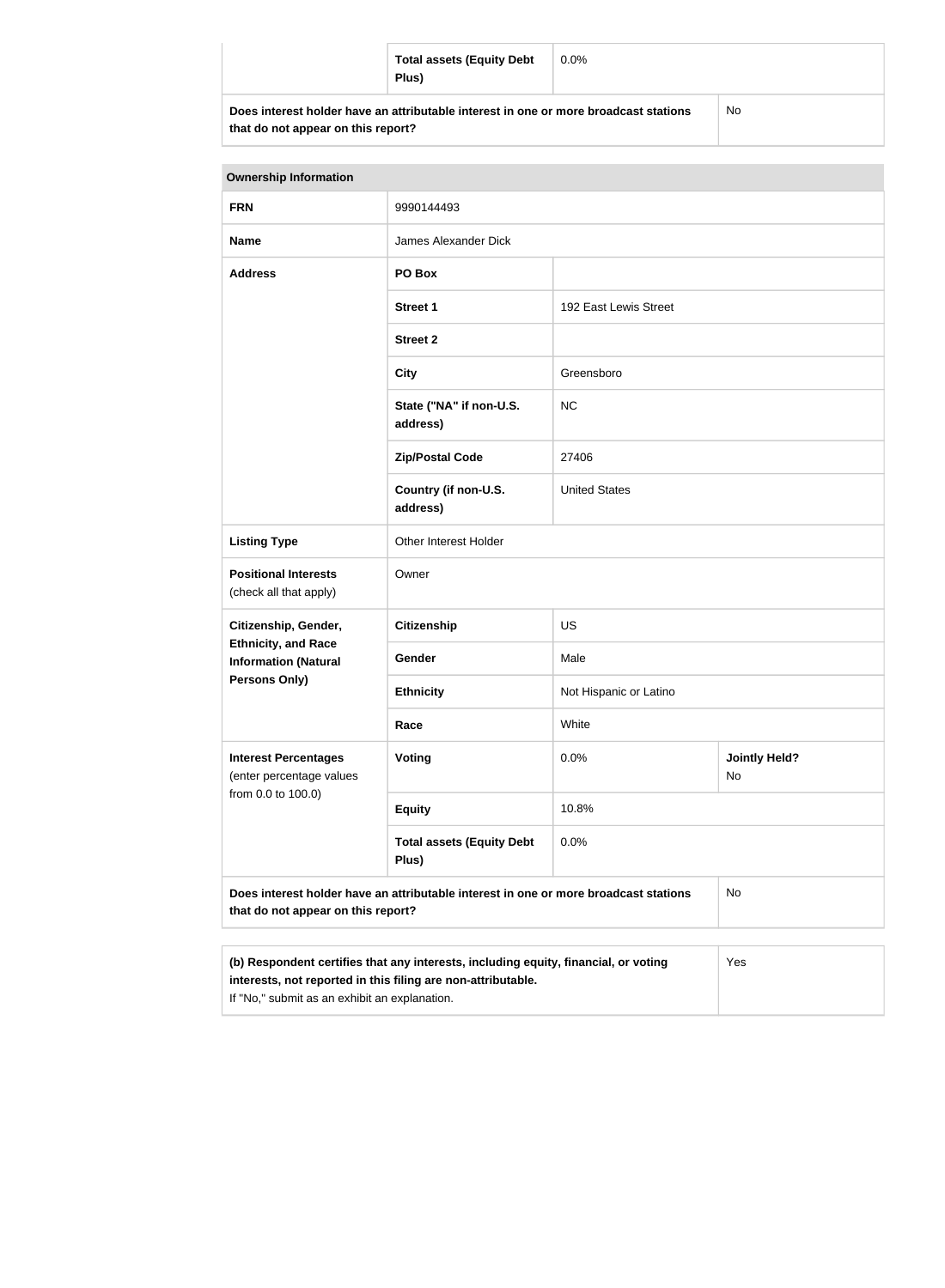

**(d) Are any of the individuals listed as an attributable interest holder in the Respondent married to each other or related to each other as parentchild or as siblings?** Yes

If "Yes," provide the following information for each such the relationship.

### **Family Relationships**

| <b>FRN</b>   | 9990144494 | <b>Name</b> | Karl Taylor Dick              |
|--------------|------------|-------------|-------------------------------|
| <b>FRN</b>   | 9990119790 | <b>Name</b> | <b>Erick Christopher Dick</b> |
| Relationship | Siblings   |             |                               |

#### **Family Relationships**

| <b>FRN</b>   | 9990144494 | <b>Name</b> | Karl Taylor Dick     |
|--------------|------------|-------------|----------------------|
| <b>FRN</b>   | 9990144493 | <b>Name</b> | James Alexander Dick |
| Relationship | Siblings   |             |                      |

#### **Family Relationships**

| <b>FRN</b>   | 9990119787   | <b>Name</b> | James Allen Dick, Jr |
|--------------|--------------|-------------|----------------------|
| <b>FRN</b>   | 9990144494   | <b>Name</b> | Karl Taylor Dick     |
| Relationship | Parent/Child |             |                      |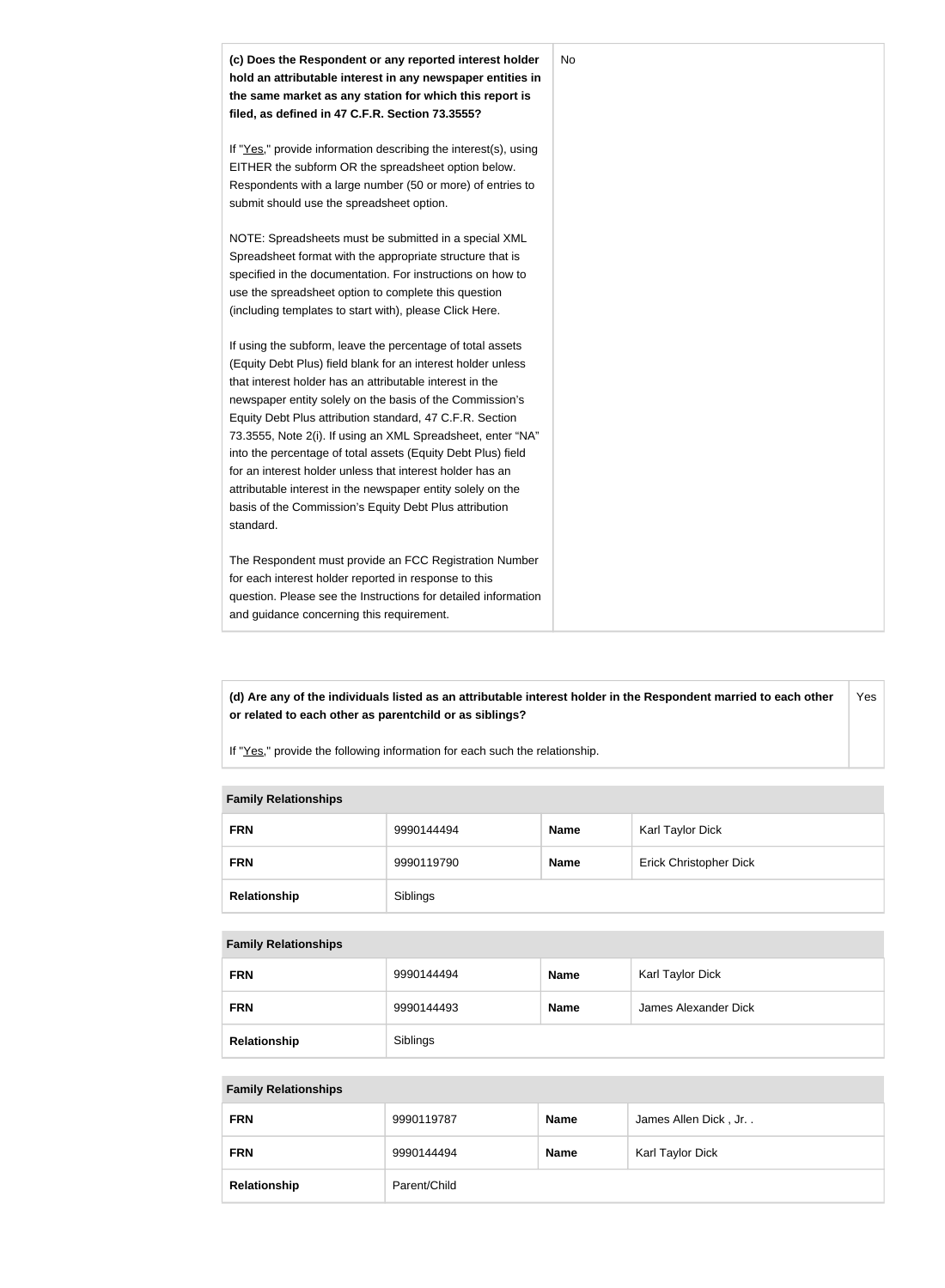| <b>Family Relationships</b> |              |             |                               |
|-----------------------------|--------------|-------------|-------------------------------|
| <b>FRN</b>                  | 9990119787   | <b>Name</b> | James Allen Dick, Jr          |
| <b>FRN</b>                  | 9990119790   | <b>Name</b> | <b>Erick Christopher Dick</b> |
| Relationship                | Parent/Child |             |                               |

#### **Family Relationships**

| <b>FRN</b>   | 9990119787   | <b>Name</b> | James Allen Dick, Jr |
|--------------|--------------|-------------|----------------------|
| <b>FRN</b>   | 9990144493   | <b>Name</b> | James Alexander Dick |
| Relationship | Parent/Child |             |                      |

#### **Family Relationships**

| <b>FRN</b>   | 9990119787 | <b>Name</b> | James Allen Dick, Jr |
|--------------|------------|-------------|----------------------|
| <b>FRN</b>   | 9990119792 | <b>Name</b> | Anne Charlotee Dick  |
| Relationship | Spouses    |             |                      |

**(e) Is Respondent seeking an attribution exemption for any officer or director with duties wholly unrelated to the Licensee(s)?** No

If "Yes," complete the information in the required fields and submit an Exhibit fully describing that individual's duties and responsibilities, and explaining why that individual should not be attributed an interest.

# **3. Organizational Chart (Licensees Only)**

Attach a flowchart or similar document showing the Licensee's vertical ownership structure including the Licensee and all entities that have attributable interests in the Licensee. Licensees with a single parent entity may provide a brief explanatory textual Exhibit in lieu of a flowchart or similar document. Licensees without parent entities should so indicate in a textual Exhibit.

#### **Non-Licensee Respondents should select "N/A" in response to this question.**

Single Parent Entity Dick Broadcasting Company, Inc of Tennessee

# **Section III - Certification**

#### **Certification**

| <b>Section</b>                  | Question                           | <b>Response</b> |
|---------------------------------|------------------------------------|-----------------|
| <b>Authorized Party to Sign</b> | <b>WILLFUL FALSE STATEMENTS ON</b> |                 |
|                                 | THIS FORM ARE PUNISHABLE BY        |                 |
|                                 | FINE AND/OR IMPRISONMENT (U.S.     |                 |
|                                 | CODE, TITLE 18, SECTION 1001), AND |                 |
|                                 | OR REVOCATION OF ANY STATION       |                 |
|                                 | LICENSE -- OR CONSTRUCTION         |                 |
|                                 | PERMIT (U.S. CODE, TITLE 47,       |                 |
|                                 | SECTION 312(a)(1)), AND/OR         |                 |
|                                 | FORFEITURE (U.S. CODE, TITLE 47,   |                 |
|                                 | SECTION 503).                      |                 |